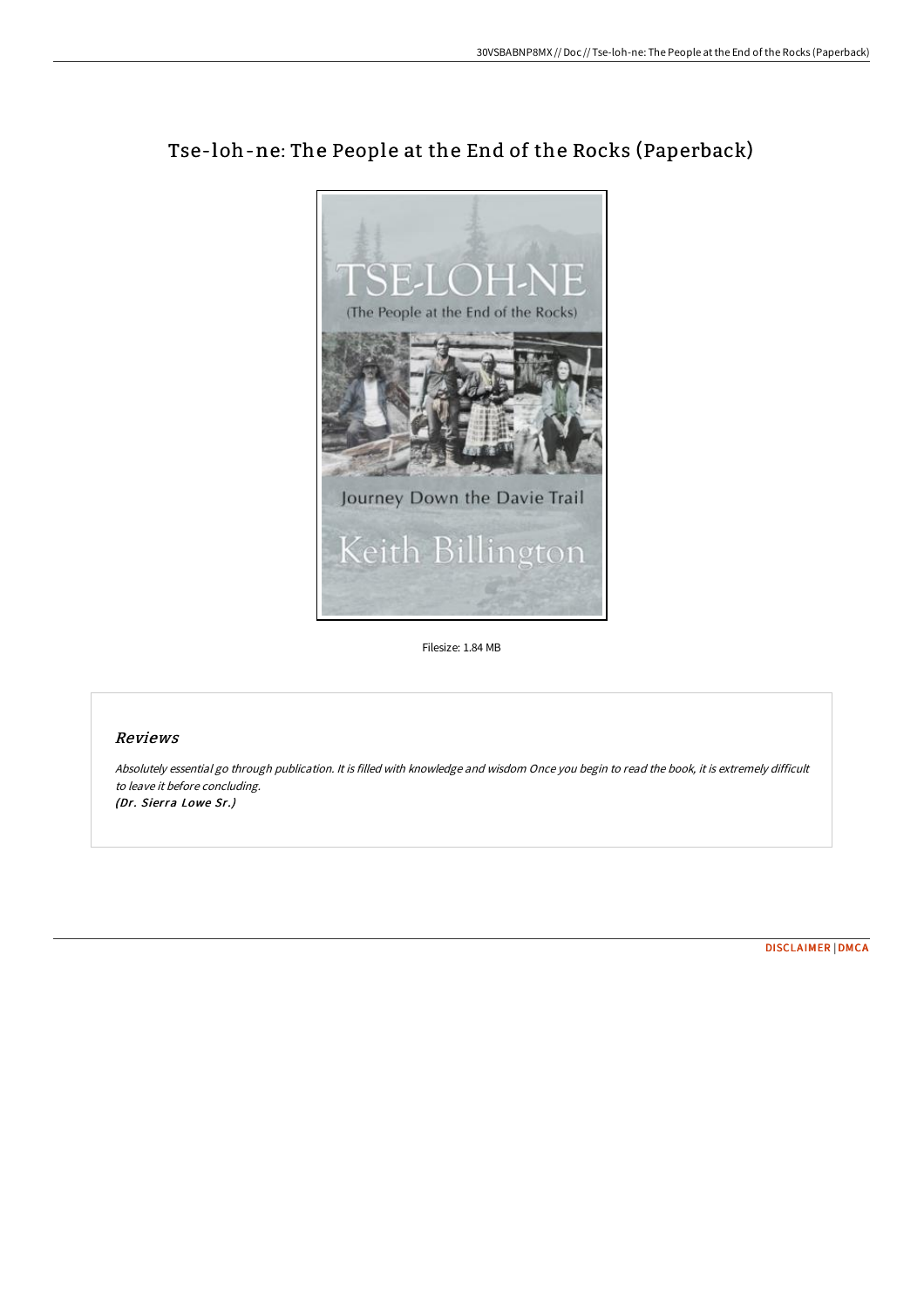### TSE-LOH-NE: THE PEOPLE AT THE END OF THE ROCKS (PAPERBACK)



To read Tse-loh-ne: The People at the End of the Rocks (Paperback) eBook, remember to refer to the web link beneath and save the ebook or get access to additional information which might be have conjunction with TSE-LOH-NE: THE PEOPLE AT THE END OF THE ROCKS (PAPERBACK) book.

Caitlin Press, Canada, 2012. Paperback. Condition: New. Language: English . Brand New Book. The Tse-loh-ne from the Sekani First Nation were known as The People at the End of the Rocks. This small band of people lived and thrived in one of BC s most challenging and remote areas, 1600 kilometres north of Prince George in the Rocky Mountain Trench. They were isolated and nomadic, and survived by following the seasons, walking hundreds of kilometres each year, hunting and harvesting food as they travelled. In 1988, Keith Billington, a former outpost nurse in the Northwest Territories, worked as the band manager for the isolated Sekani Indian Band at Fort Ware. In addition to his role as an administrator, he performed dental work, sutured victims of violence, delivered babies that wouldn t wait and prepared deceased persons for burial. Several years into his new job, Billington was invited on a traditional Sekani trek. The travellers would follow the Aatse Davie Trail using pack dogs, traversing 460 kilometres in some of BC s roughest terrain. Like the Tse-loh-ne before them, they carried little food, relying instead on what they could hunt or gather. Throughout the twenty-five days it took the party to hike from Lower Post to Fort Ware, Keith and his companions suffered cold, starvation and injury. They faced grizzly bears, swollen rivers and the incessant rain so typical of northern BC. Their adventures offer a poignant glimpse into the hardships and rigours of the Sekani people, who have one foot in their past and the other in their future--a people who reluctantly try to adapt to today s values knowing that change is inevitable.

Read Tse-loh-ne: The People at the End of the Rocks [\(Paperback\)](http://bookera.tech/tse-loh-ne-the-people-at-the-end-of-the-rocks-pa.html) Online  $\frac{1}{100}$ Download PDF Tse-loh-ne: The People at the End of the Rocks [\(Paperback\)](http://bookera.tech/tse-loh-ne-the-people-at-the-end-of-the-rocks-pa.html)